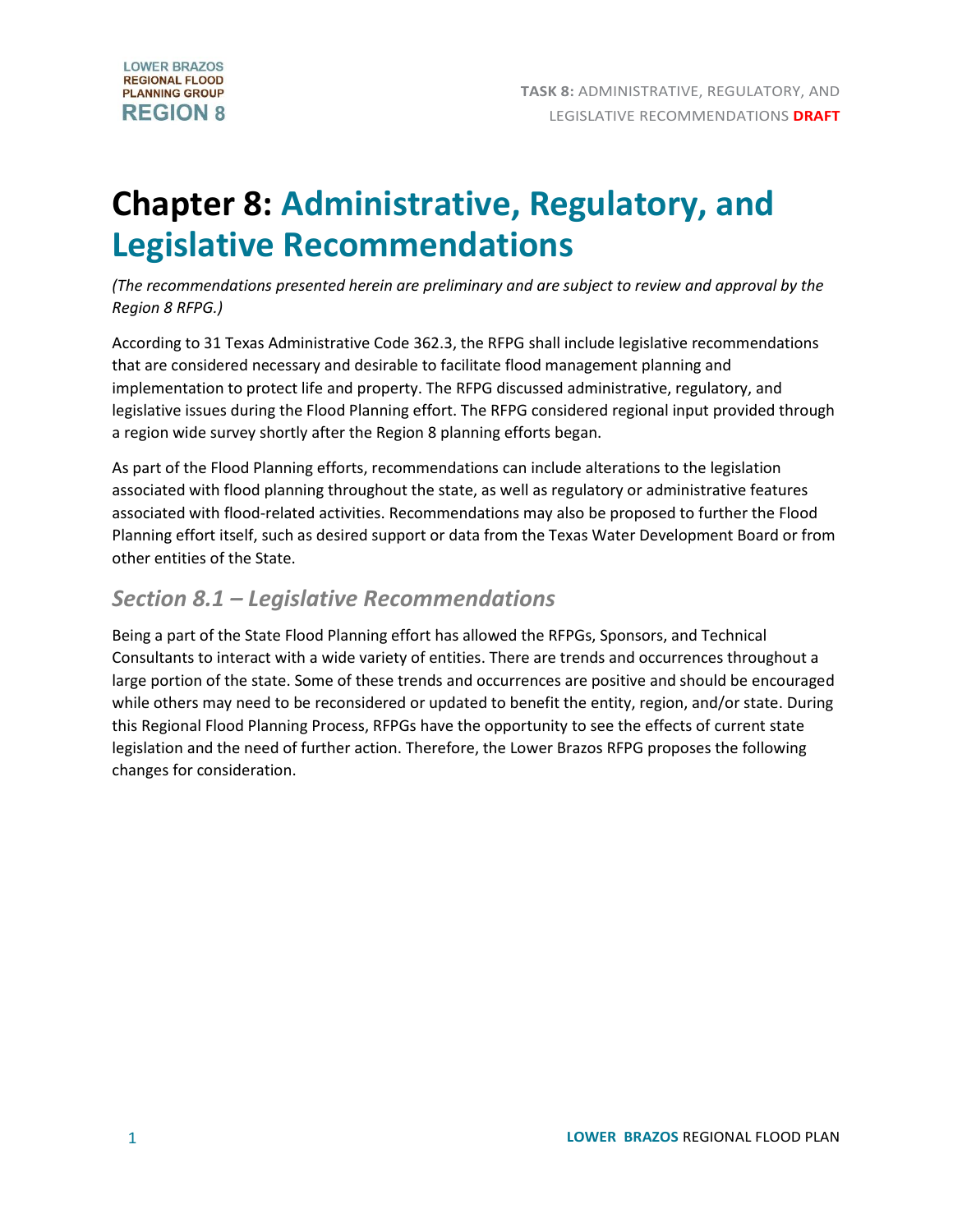| ID    | <b>Recommendation Statements</b>                                                                                                                           | <b>Reason for Recommendation</b>                                                                                                                                                                                                                                                                                                                                                                                             |
|-------|------------------------------------------------------------------------------------------------------------------------------------------------------------|------------------------------------------------------------------------------------------------------------------------------------------------------------------------------------------------------------------------------------------------------------------------------------------------------------------------------------------------------------------------------------------------------------------------------|
| 8.1.1 | Direct State funding to counties to<br>maintain drainage and stormwater<br>infrastructure in unincorporated areas.                                         | Counties have floodplain and drainage<br>related responsibilities in the State of Texas<br>without a consistent way to fund projects.                                                                                                                                                                                                                                                                                        |
| 8.1.2 | Develop State strategies to aid in<br>acquiring federal funds.                                                                                             | Projects for entities in Texas do not compete<br>well for some federal funding programs. For<br>example, FEMA's Building Resilient<br>Infrastructure and Communities (BRIC) Grant<br>requires statewide building codes to<br>improve the application score.                                                                                                                                                                  |
| 8.1.3 | Develop State funding to assist owners<br>of privately-owned dams with the costs<br>associated in repairing, maintaining, and<br>upgrading dam structures. | Privately-owned dams that were originally<br>constructed in rural areas are now<br>surrounded by urban areas. The potential<br>impact of flood damages resulting from dam<br>failure has increased significantly with age<br>and increased development. Often, private<br>and/or local entities do not have the funding<br>to maintain or repair these dams.                                                                 |
| 8.1.4 | Provide funding and/or technical<br>assistance to develop regulatory<br>floodplain maps.                                                                   | Several entities who have outdated maps or<br>no mapping at all are not able to fund the<br>projects necessary to update or create<br>accurate depictions of flood risk.                                                                                                                                                                                                                                                     |
| 8.1.5 | Provide funding and/or technical<br>assistance to update drainage criteria<br>and development standards.                                                   | Up-to-date drainage criteria and<br>development standards at the county level<br>improve resiliency and prevent additional<br>flood risk. However, many entities do not<br>have the funding to update criteria and<br>standards.                                                                                                                                                                                             |
| 8.1.6 | Provide funding and/or technical<br>assistance to perform or update flood<br>planning and/or master drainage<br>planning studies.                          | Many communities and entities do not have<br>up-to-date studies or plans that are<br>reflective of growth or updated rainfall data.<br>Up-to-date master drainage plans can help<br>communities identify drainage needs and<br>develop conceptual level solutions to reduce<br>flood risk. These studies can be used to<br>update future regional flood planning cycles<br>and respond to disaster funding<br>opportunities. |

## *Table 1. Legislative Recommendations for the Lower Brazos Region*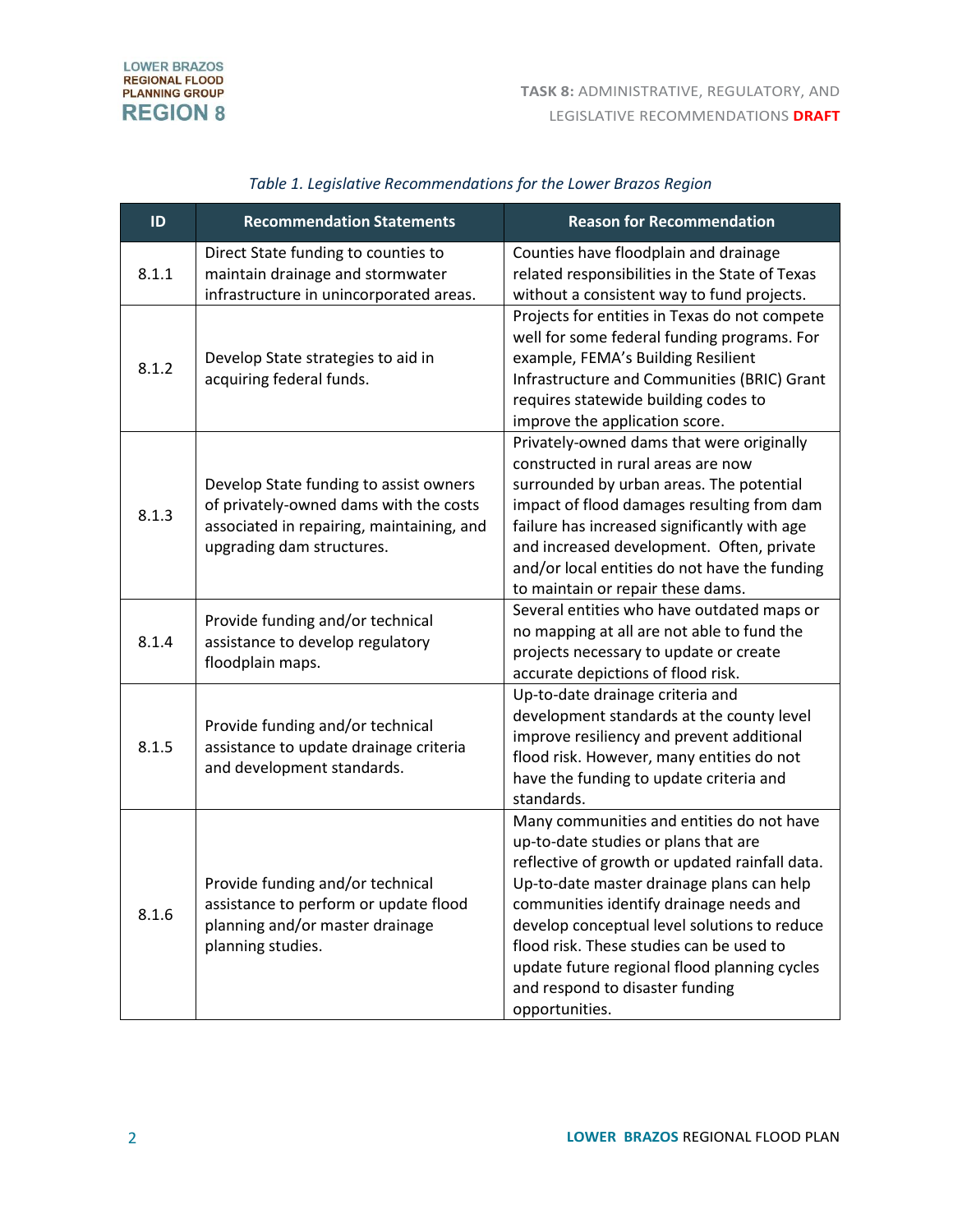| ID     | <b>Recommendation Statements</b>                                                                                                                                                            | <b>Reason for Recommendation</b>                                                                                                                                                                                                                                                                                         |
|--------|---------------------------------------------------------------------------------------------------------------------------------------------------------------------------------------------|--------------------------------------------------------------------------------------------------------------------------------------------------------------------------------------------------------------------------------------------------------------------------------------------------------------------------|
| 8.1.7  | Expand eligibility and use of funding for<br>stormwater and flood mitigation<br>solutions (Local, State, Federal,<br>Public/Private Partnerships, etc.)                                     | Flood mitigation studies/projects do not<br>generate revenue, which makes them more<br>challenging to fund at the local level.<br>Funding sources could utilize different<br>financial/economic benefit metrics for<br>projects that do not generate revenue.                                                            |
| 8.1.8  | Provide additional grant funding to<br>enable the continued function of RFPGs<br>during the interim timeframe between<br>planning cycles.                                                   | In the interim of the planning cycles, not<br>only could RFPGs continue adding FMEs,<br>FMSs, and FMPs to the Regional Flood Plan,<br>but they could also implement RFPG-<br>sponsored flood management activities,<br>outreach, and stay informed on regional<br>flood-related occurrences.                             |
| 8.1.9  | Extend Local Government Code, Title 13,<br>Subtitle A, Chapter 552 to allow counties<br>the opportunity to establish and collect<br>drainage utilities/fees in the<br>unincorporated areas. | Counties have floodplain- and drainage-<br>related responsibilities in the State of Texas.<br>Currently, counties do not have the ability to<br>establish and collect stormwater utility fees,<br>thus limiting their ability to fund stormwater<br>or drainage projects, despite having the<br>responsibility to do so. |
| 8.1.10 | Grant counties additional authority to<br>regulate land use especially in<br>unincorporated flood prone areas<br>downstream of dams.                                                        | Regulation of development in flood prone<br>unincorporated areas by counties will aid in<br>prevention of additional flood risk.                                                                                                                                                                                         |
| 8.1.11 | Establish a levee safety program similar<br>to the dam safety program.                                                                                                                      | Levees are often constructed to protect a<br>specific commodity; however, they do not<br>have a safety program like dams do, despite<br>being an equal flood risk.                                                                                                                                                       |

### *Table 1. Legislative Recommendations for the Lower Brazos Region*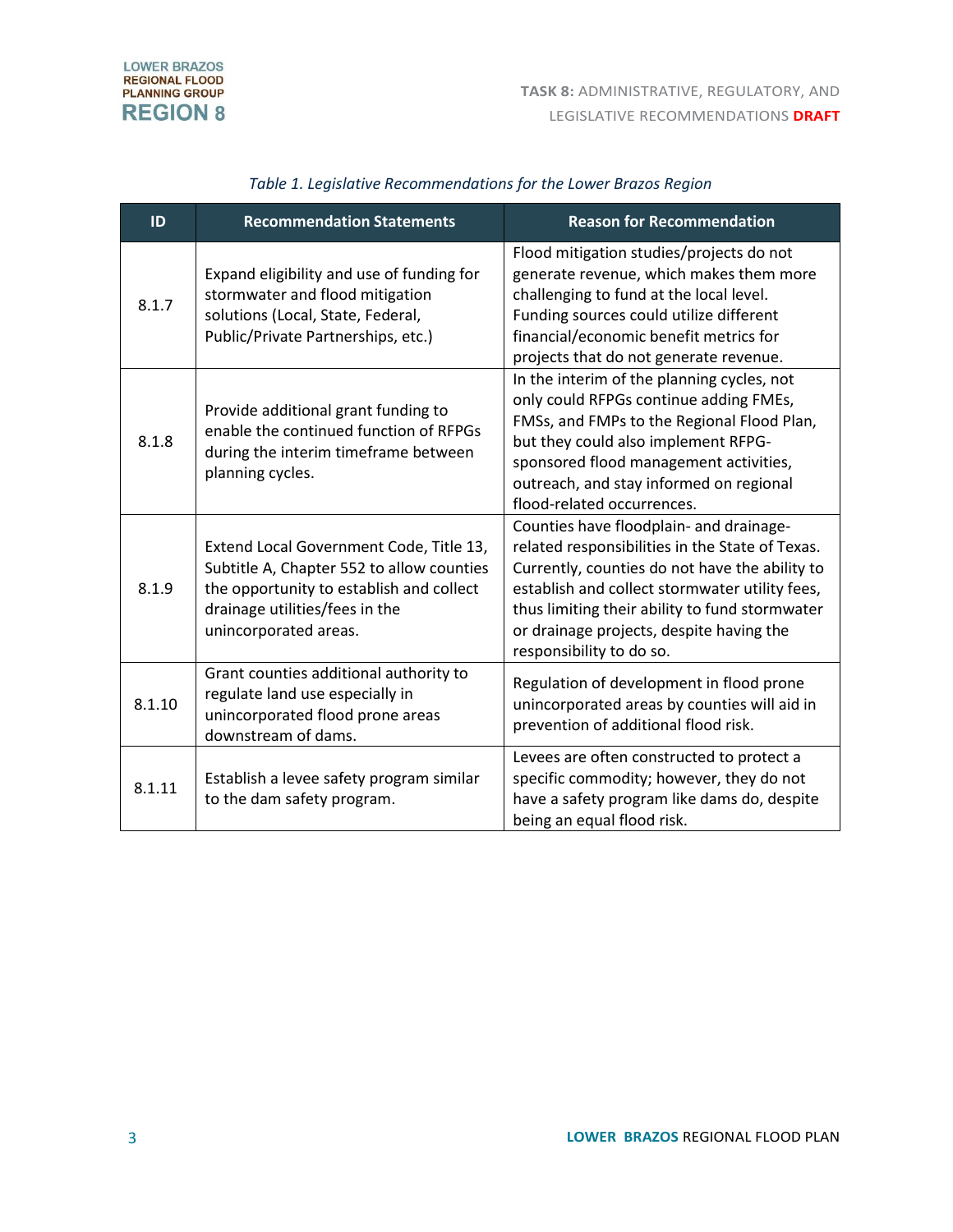# *Section 8.2 – Regulatory or Administrative Recommendations*

The RFPG has also developed recommendations of a regulatory or administrative nature, concerning existing procedures, state entities, or state/regional regulations. These recommendations are suggested changes to existing standards, state-controlled entities, or procedures.

| ID    | <b>Recommendation Statements</b>                                                                                                                                                             | <b>Reason for Recommendation</b>                                                                                                                                                                                                                                                                                                                                                                                                                                                                                                                          |
|-------|----------------------------------------------------------------------------------------------------------------------------------------------------------------------------------------------|-----------------------------------------------------------------------------------------------------------------------------------------------------------------------------------------------------------------------------------------------------------------------------------------------------------------------------------------------------------------------------------------------------------------------------------------------------------------------------------------------------------------------------------------------------------|
| 8.2.1 | Simplify all funding application<br>processes and criteria as well as the<br>management and reporting process<br>required once funding is awarded.                                           | Current funding applications require<br>significant time and resources to prepare a<br>project for consideration, as well as<br>complete the application itself, especially for<br>jurisdictions with limited resources. Thus,<br>jurisdictions that may need the funding the<br>most typically do not apply for current<br>opportunities, despite having need. Once<br>funding is awarded, the management<br>process can be time consuming. Some<br>communities may choose to not pursue<br>funding due to the management and<br>reporting requirements. |
| 8.2.2 | Review and revise as necessary all State<br>infrastructure entities' (i.e. TxDOT)<br>standards and practices for legislative<br>and regulatory compliance with<br>stormwater best practices. | State entities should be aware of the<br>drainage and stormwater standards in the<br>areas where they are active. State entities<br>should be required to comply with local<br>regulations when local regulations are<br>higher than State minimum criteria.                                                                                                                                                                                                                                                                                              |
| 8.2.3 | Develop resources for and educate local<br>and regional officials regarding the<br>respective entities' ability/authorization<br>to establish and enforce higher<br>development standards.   | Local and regional officials are often<br>unaware of their authority to establish and<br>enforce stormwater regulations. (Texas<br>Local Government Code Title 7, Subtitle B.;<br>Texas Water Code Chapter 16, Section<br>16.315) Flooding and drainage components<br>of local and regional officials' training is<br>often inadequate for their level of<br>responsibility.                                                                                                                                                                              |
| 8.2.4 | Provide measures to allow and<br>encourage jurisdictions to work together<br>towards regional flood mitigation<br>solutions.                                                                 | Flooding does not recognize jurisdictional<br>boundaries. Allowing and encouraging<br>entities to work together towards common<br>flood mitigation goals would be beneficial to<br>all involved. This should also include state<br>agencies.                                                                                                                                                                                                                                                                                                              |

#### *Table 2. Regulatory or Administrative Recommendations*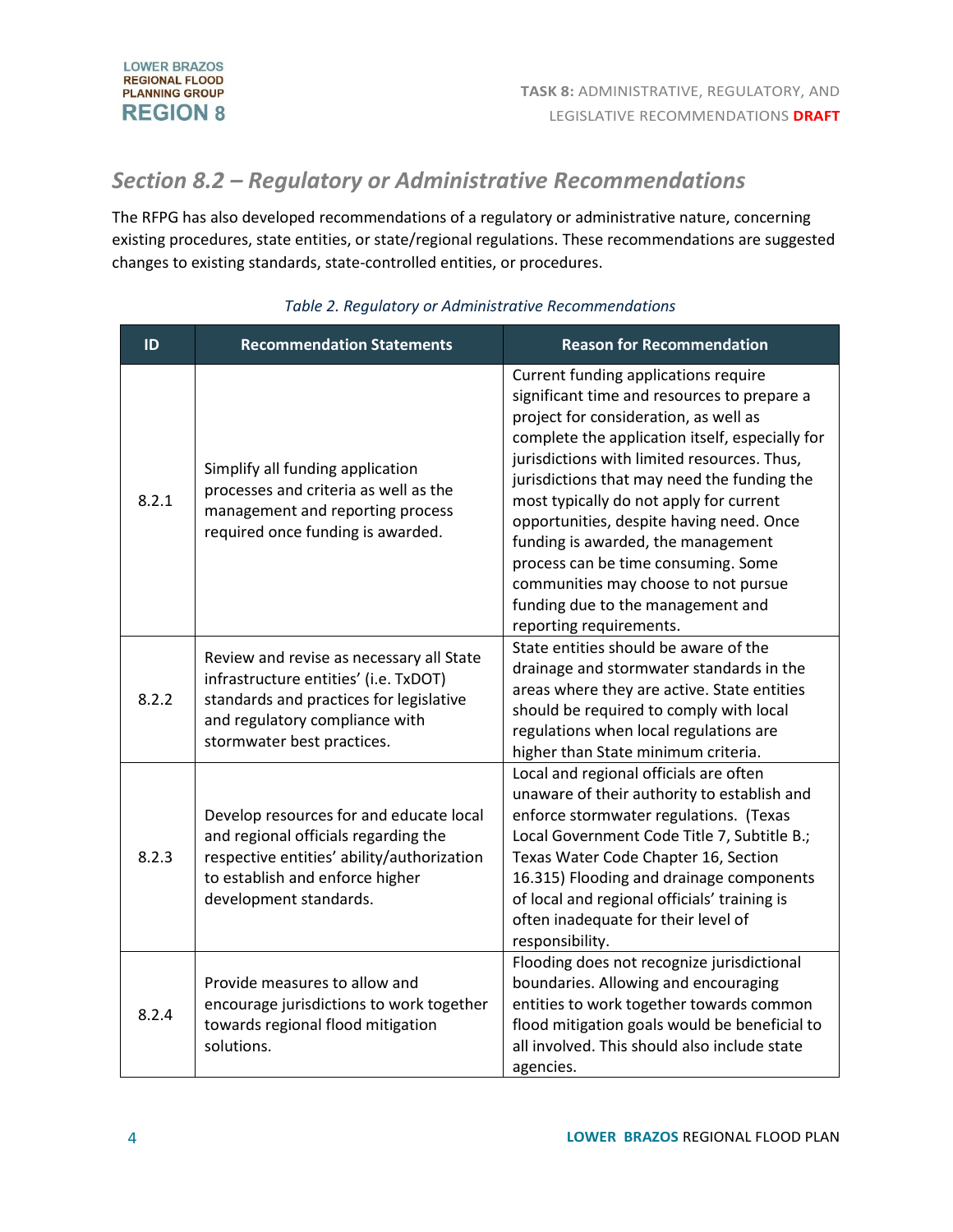| ID    | <b>Recommendation Statements</b>                                                                                                                               | <b>Reason for Recommendation</b>                                                                                                                                                                                                                                                                                                                                                   |
|-------|----------------------------------------------------------------------------------------------------------------------------------------------------------------|------------------------------------------------------------------------------------------------------------------------------------------------------------------------------------------------------------------------------------------------------------------------------------------------------------------------------------------------------------------------------------|
| 8.2.5 | Develop a publicly available, statewide<br>database and tracking system to<br>document flood-related fatalities and<br>injuries.                               | In order to more accurately address the<br>health, safety, and welfare of the public,<br>high flood-risk areas should be tracked and<br>reported. Doing so would increase<br>awareness of the area, both so the public<br>could be aware of the risks, and elected<br>officials and decision-makers could institute<br>solutions to reduce the risk in those areas.                |
| 8.2.6 | Develop a publicly available, statewide<br>database and tracking system to<br>document dam inspection reports and<br>conditions.                               | Standard inspection reports of dams are not<br>publicly available, leaving the public<br>unaware of the potential flood risk due to<br>dam failure.                                                                                                                                                                                                                                |
| 8.2.7 | Revise the scoring criteria for funding<br>associated with stormwater and flood-<br>related projects that benefit agricultural<br>and other activities.        | The traditional benefit-cost analysis tools<br>prevent agricultural projects from<br>competing with municipal benefit-cost<br>ratios.                                                                                                                                                                                                                                              |
| 8.2.8 | Revise inspection criteria for dams.                                                                                                                           | When a high-hazard dam is constructed or<br>when a previously low-hazard dam becomes<br>a high-hazard dam due to downstream<br>development, TCEQ and TWDB should<br>inspect those dams more often than the<br>standard 5 years. Due to rapid development<br>in the region, the RFPG believes 5 years is an<br>extensive amount of time, during which<br>damage and wear can occur. |
| 8.2.9 | Address the concern of "takings" with<br>regards to floodplain development<br>regulations, comprehensive plans, land<br>use regulations and zoning ordinances. | Jurisdictions should be allowed to regulate<br>development in a responsible manner that<br>reduces future flood risk exposure without<br>the fear of legal action by property owners.                                                                                                                                                                                              |

#### *Table 2. Regulatory or Administrative Recommendations*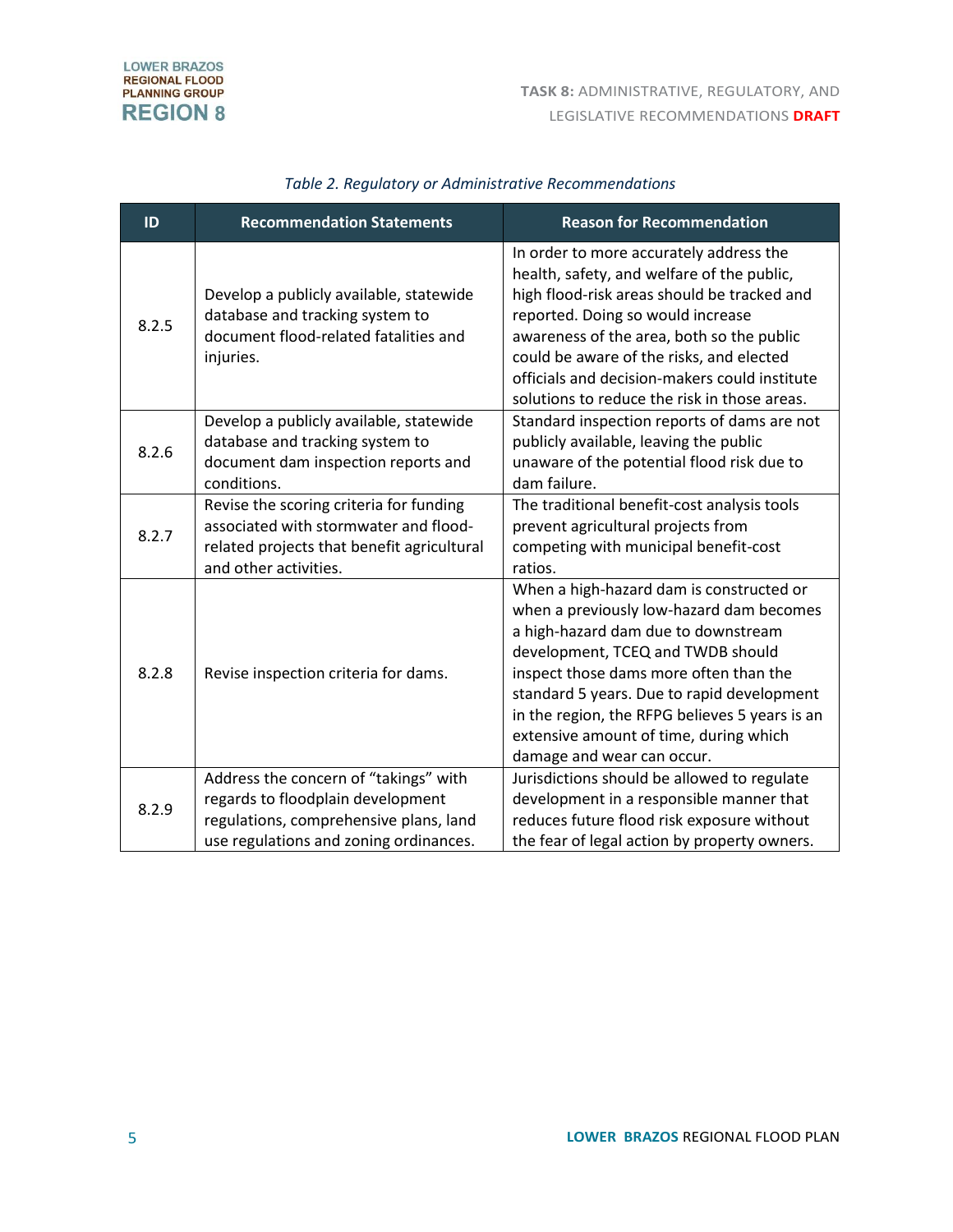# *Section 8.3 – Flood Planning Recommendations*

The RFPG has identified a number of issues should be considered by the TWDB to make the planning process more streamlined and effective for each individual region. The following recommendations should be considered to improve the regional flood planning process in future planning cycles.

| ID    | <b>Recommendation Statements</b>                                                                                                                                                                                          | <b>Reason for Recommendation</b>                                                                                                                                                                                                                                                                                                                                                             |
|-------|---------------------------------------------------------------------------------------------------------------------------------------------------------------------------------------------------------------------------|----------------------------------------------------------------------------------------------------------------------------------------------------------------------------------------------------------------------------------------------------------------------------------------------------------------------------------------------------------------------------------------------|
| 8.3.1 | Update the scope of work, guidance<br>documents, rules, checklists, etc. based<br>on the adjustments and lessons learned<br>made to these planning documents<br>during the first cycle of planning.                       | During the first cycle of the State Flood Plan,<br>multiple amendments and additions to the<br>TWDB documents and the TWDB's<br>interpretation of its documents occurred.<br>Moving forward, the TWDB documents<br>provided at the onset of each new planning<br>cycle should reflect what is ultimately<br>required of the RFPGs.                                                           |
| 8.3.2 | Develop a fact sheet and/or other<br>publicity measures to encourage entities<br>to participate in the Regional Flood<br>Planning effort.                                                                                 | Many entities were unaware of the Regional<br>and State Flood Plan efforts despite the<br>RFPG outreach efforts.                                                                                                                                                                                                                                                                             |
| 8.3.3 | Host "lessons learned" discussions with<br>RFPG members, sponsors and technical<br>consultants following the submittal of<br>the final regional plans.                                                                    | Opening dialogue among these participants<br>to discuss proposed improvements to the<br>regional planning process will streamline<br>and improve future regional flood planning<br>cycles.                                                                                                                                                                                                   |
| 8.3.4 | Develop an amendment process to<br>efficiently amend approved regional<br>flood plans to incorporate additional<br>recommended FMEs, FMSs, and FMPs,<br>and to allow the RFPG to advance the<br>recommended FMEs to FMPs. | Amending the Regional Flood Plan can be an<br>extensive process. Amendments to move<br>FMEs to FMPs and incorporate new flood<br>management solutions should have a<br>quicker turn-around time in order to<br>efficiently include them in the Regional<br>Flood Plan.                                                                                                                       |
| 8.3.5 | Reduce the amount of information<br>required to escalate potentially feasible<br>FMEs to FMPs. Align required<br>information to be similar to what is<br>required for design/construction<br>funding.                     | Some of the data currently requested for<br>FMPs is more detailed than traditional<br>planning level data. Therefore, certain FMPs<br>had to be submitted as FMEs or FMSs<br>despite having sufficient data to produce a<br>project. The RFPs should focus on meeting<br>the minimum requirement to produce<br>funding, rather than spending time and<br>money elements of a project design. |

#### *Table 3. State Flood Planning Recommendations*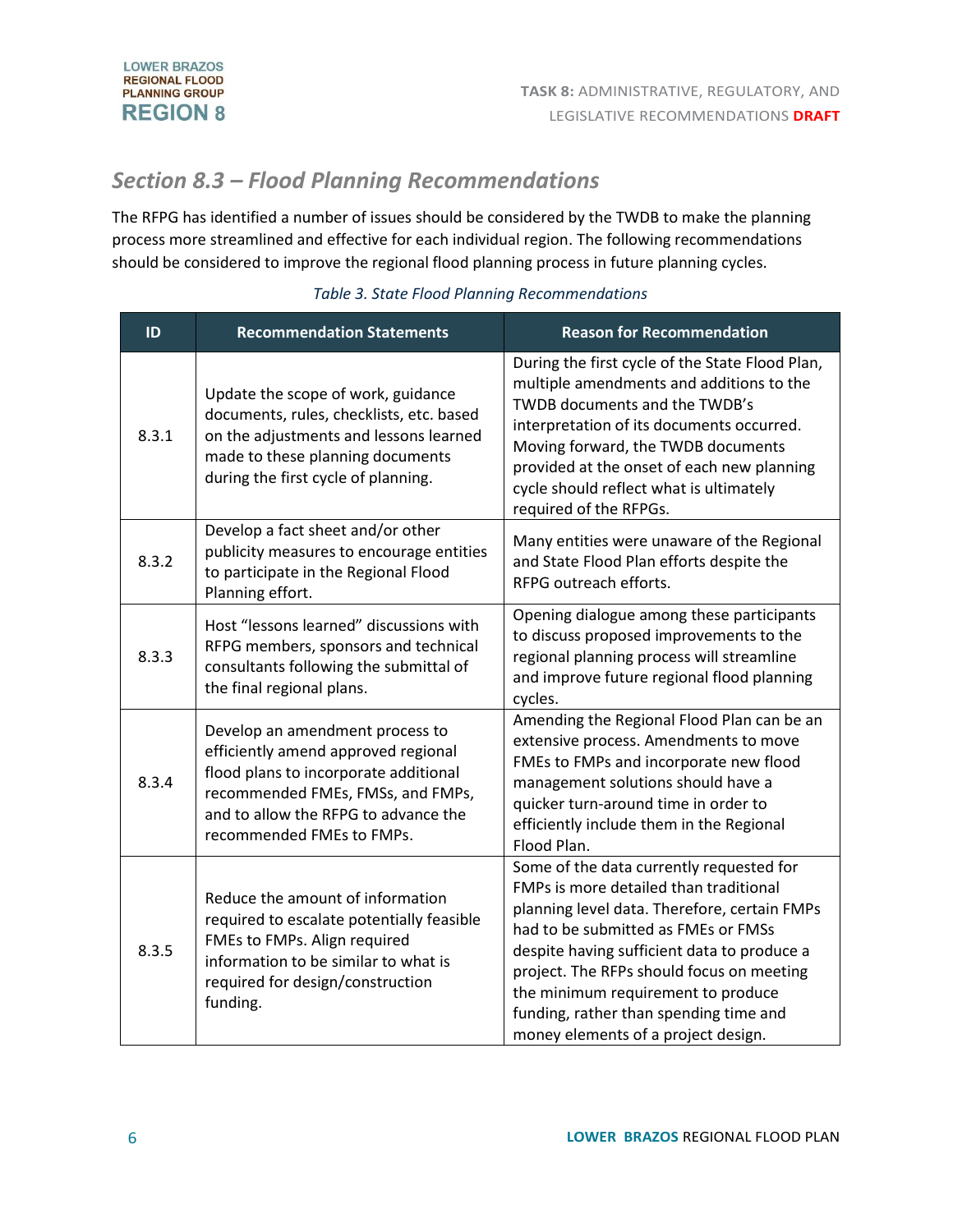| ID     | <b>Recommendation Statements</b>                                                                                                                                                                                                                          | <b>Reason for Recommendation</b>                                                                                                                                                                                                                                                                                                                                                                                |
|--------|-----------------------------------------------------------------------------------------------------------------------------------------------------------------------------------------------------------------------------------------------------------|-----------------------------------------------------------------------------------------------------------------------------------------------------------------------------------------------------------------------------------------------------------------------------------------------------------------------------------------------------------------------------------------------------------------|
| 8.3.6  | Revise the criteria for the "No Adverse<br>Impact" Certification required for FMPs.                                                                                                                                                                       | The current criteria gives thresholds for<br>increases in flow, water surface elevation,<br>and inundation extents. Though useful, the<br>current criteria does not allow for<br>consideration of projects that exceed these<br>thresholds but account for the impact<br>through design or downstream<br>accommodations.                                                                                        |
| 8.3.7  | Streamline the data collection<br>requirements, specifically those<br>identified in Task 1. Focus on collecting<br>the data that was most useful to the<br>regional flood plan development.                                                               | This first round of planning proved that very<br>few entities have the data requested as part<br>of the Flood Planning process readily<br>available in a GIS format. Of those entities<br>who did have GIS data, most were unable to<br>share that information. As a result, some of<br>this data was not used or was used<br>minimally to develop potentially feasible<br>and recommended FMEs, FMPs and FMSs. |
| 8.3.8  | Provide statewide data and a<br>methodology to determine<br>infrastructure functionality and<br>deficiencies in the next cycle of the<br>Flood Planning Process. Consider the<br>lack of readily available local data when<br>developing the methodology. | Most entities do not have information<br>regarding the functionality and deficiency of<br>their infrastructure. Some fields required by<br>the TWDB-required tables in the Regional<br>Flood Plans are based on data that is not<br>available to entities without extensive field<br>work. A statewide database with this<br>information would be useful to all entities.                                       |
| 8.3.9  | Review and revise the geodatabase<br>submittal attributes and elements.                                                                                                                                                                                   | Normalizing the geodatabase with<br>relationships would allow for cross-<br>referencing of data elements and attributes.<br>More domains for attributes need to be<br>developed.                                                                                                                                                                                                                                |
| 8.3.12 | Use FEMA's Social Vulnerability Index<br>(SVI) when available instead of the CDC's<br>SVI in future planning cycles.                                                                                                                                      | FEMA's SVI is reasoned to be more relevant<br>to flood resiliency and risk than the CDC's<br>SVI. SVI should not be the primary<br>component considered when allocating<br>funding.                                                                                                                                                                                                                             |

## *Table 3. State Flood Planning Recommendations*